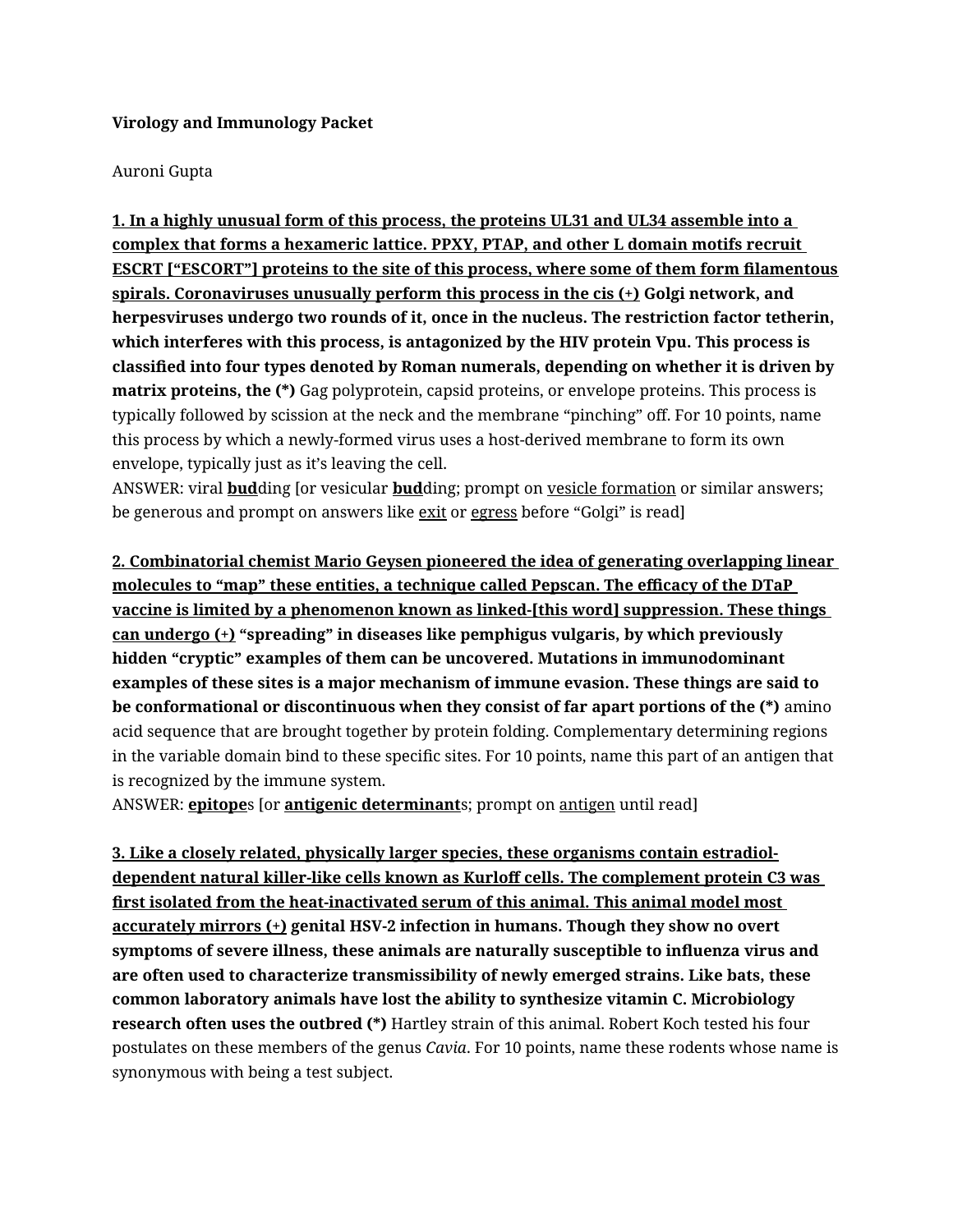ANSWER: domestic **guinea pig**s [accept *Cavia porcellus* before "Cavia" is read; accept domestic **cavy** before "Cavia" is read]

 **4. This is the type of cell most commonly analyzed by a technique that uses** *E. coli* **to biotinylate genetically-engineered protein monomers, then adds streptavidin to assemble them into tetramers. The active repression of the transcription factor ThPOK is required for "double (+) positive" cells to develop into these cells. A surface protein expressed primarily by these cells is a disulfide-linked heterodimer of α and β domains, each consisting of an extracellular immunoglobulin-variable-like domain anchored to the membrane by an extended polypeptide chain. Mucosal linings contain a cell population very similar to this one, known as intraepithelial lymphocytes, that unusually do not require (\*)** priming. These cells can be activated by either cross-presentation or by display of intracellular proteins by MHC Class I molecules. Like NK cells, these cells release granulysin, granzymes, and perforin. For 10 points, name these CD8-expressing T cells that destroy damaged cells. ANSWER: **cytotoxic T** cells [or **killer T** cells; or **CD8 T** cells before "CD8"; accept "lymphocytes" in

place of "cells"; prompt on  $\underline{T}$  cells; prompt on lymphocytes, though that's really pushing it]

**5. One of this virus's proteins undergoes a conformational change to its mature form by binding to insulin-degrading enzyme. In immunocompromised individuals, this virus causes progressive outer retinal necrosis, or PORN. Particles of this virus remain attached to plasma membranes in long rows called "viral highways" in cell culture, where this virus induces extensive (+) syncytia formation. In 2017, a recombinant vaccine containing this virus's gE protein was approved in the U.S. for adults aged 50 and over, whereas its Oka/Merck strain is the basis for a vaccine given as a shot for kids between 12-15 months old followed by a (\*)** booster when they're 4-6. The unusually poetic phrase "dewdrop on a rose petal" is often used to describe the rash caused by this virus. Following primary infection, this virus remains dormant in trigeminal or dorsal root ganglia and reactivates to cause shingles. For 10 points, name this member of the herpesvirus family that causes chickenpox. ANSWER: **varicella zoster** virus [or human **herpesvirus 3**; or **VZV**; or **HHV-3**; I don't think they're ever referred to solely by these terms, but prompt on varicella or zoster alone]

**6. Autoantibodies to the N-terminus of alpha-enolase are seen in most cases of a very rare condition in which this disease presents with encephalopathy. The amusingly-named EAT is a common mouse model for this disease. The transient inflammation of sphere-shaped (+) follicles caused by this disease is known by a portmanteau of this disease's name and "toxicosis." A key histological finding of this non-cancer disease are enlarged Hürthle cells that enclose more colloid than usual. Most people with this disease have high levels of autoantibodies to both Tg and the (\*)** peroxidase TPO. In countries with sufficient dietary iodine, this autoimmune disease is the most common cause of hypothyroidism. For 10 points, name this autoimmune thyroid disease first described by a namesake Japanese physician. ANSWER: **Hashimoto**'s disease [or **Hashimoto**'s thyroiditis; or **chronic lymphocytic thyroiditis**]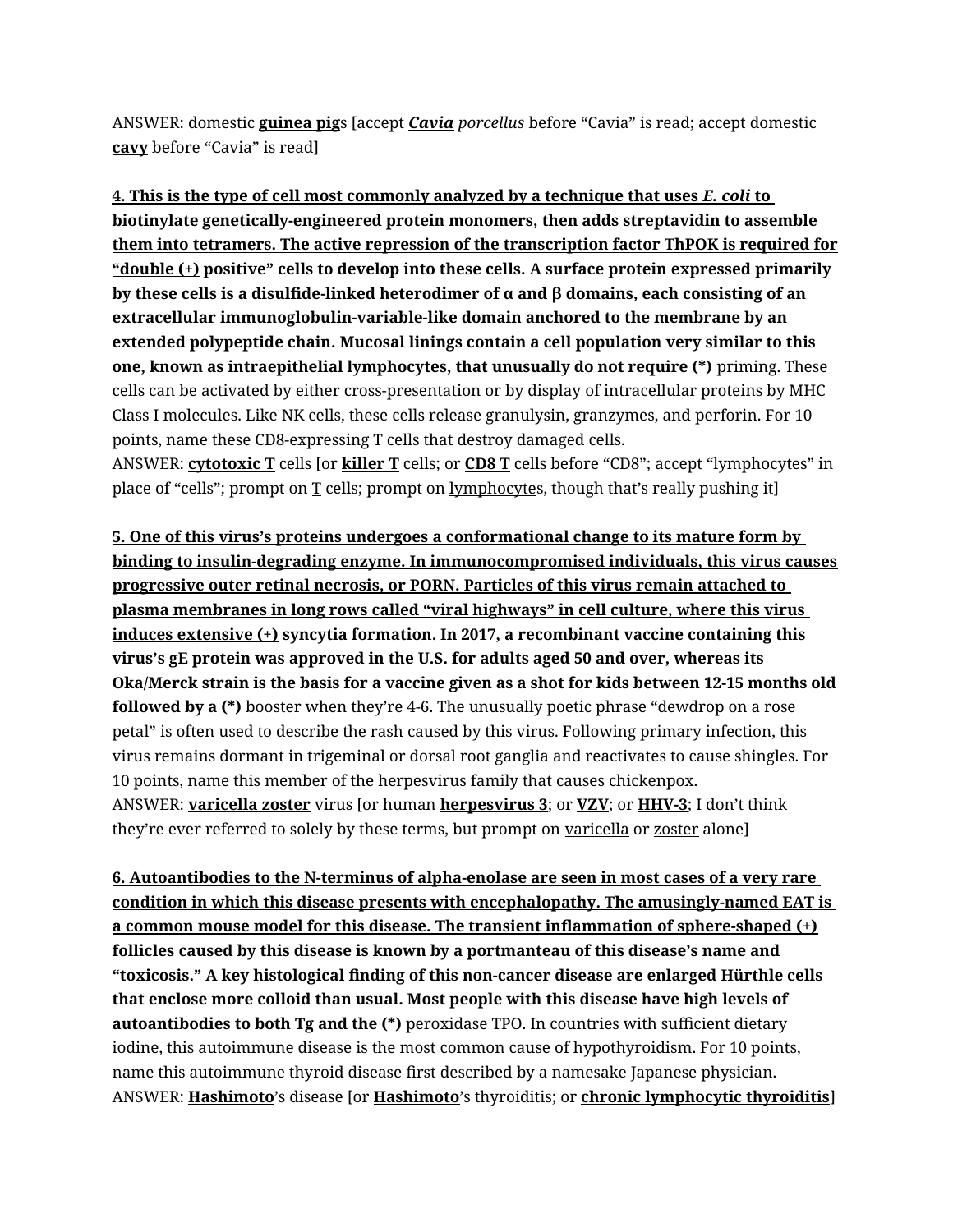**7. The capsid protein of these viruses unusually cleaves itself from the structural polyprotein using its serine protease domain. This virus's TransFrame protein is produced by ribosomal frameshifting in the coding region of a gene encoding the 6K ion channel, which serves as the signal peptide for its E1 protein. It's possible to use naked RNA replicons of vectors engineered from several members of this genus, including (+) Venezuelan equine encephalitis virus, Semliki virus, and Sindbis virus. Like reoviruses, bunyaviruses, and flaviviruses, these viruses are arthropod-borne. This only genus in the family** *Togaviridae* **includes a virus that causes joint pain so severe that patients adopt a (\*)** stooped bent posture, which is why its name means "to become contorted" in the Makonde language in Tanzania. Chikungunya is caused by a member of, for 10 points, what genus of viruses known by a Greek letter?

ANSWER: **alphavirus**es [accept *Togaviridae* or **togaviruses** before mentioned; prompt on arboviruses before "arthropod"; prompt on positive-sense single strand RNA viruses; prompt on Baltimore Class IV viruses]

Note: I'm looking for an inherent molecular feature/property common to all the compounds described

**8. Mutations at methionine 184 of a certain protein reduce susceptibility to compounds of this type, such as one that unusually contains one sulfur and one oxygen atom in a five membered ring, and is abbreviated 3TC. Two fluorine atoms are attached to the same carbon atom in a chemotherapy drug that is this kind of compound, gemcitabine. On March 23, 2020, (+) Gilead suspended access for compassionate use to a drug that is this type of compound, remdesivir. Many of these drugs are prodrugs that are activated via phosphorylation by the enzymes TK1 and TK2. The earliest treatment for (\*)** HIV, AZT, is a reverse transcriptase inhibitor that is this type of compound. In general, these compounds work by serving as chain terminators to stop viral DNA polymerases. For 10 points, name these antiviral compounds that mimic the monomer units of DNA.

ANSWER: **nucleoside analog**s [or **nucleotide analog**s; or things that **mimic nucleotide**s or **nucleoside**s; I guess prompt on nucleosides or nucleotides]

**9. The laboratory of John P. Moore engineered the SOSIP.664 complex of this protein from the transmitted/founder strain BG505 to minimize the number of epitopes for nonneutralizing antibodies. The tendency of antibodies to target this protein's highly variable C3 region, bundles of six helices known as "stumps" left over from one of its domains, or other (+) immunodominant epitopes is a major challenge for vaccine design. The initial gene product of this protein is cleaved at its REKR site by the protein furin in the Golgi apparatus to produce its two major domains. The coding region for this protein's gene includes a response element for the protein Rev. The gene encoding this protein is intermediate in length between those of the two other structural proteins, (\*)** gag and pol. This protein is a trimer of gp41 and gp120, the latter of which simultaneously binds to either a CXCR4 or CCR5 co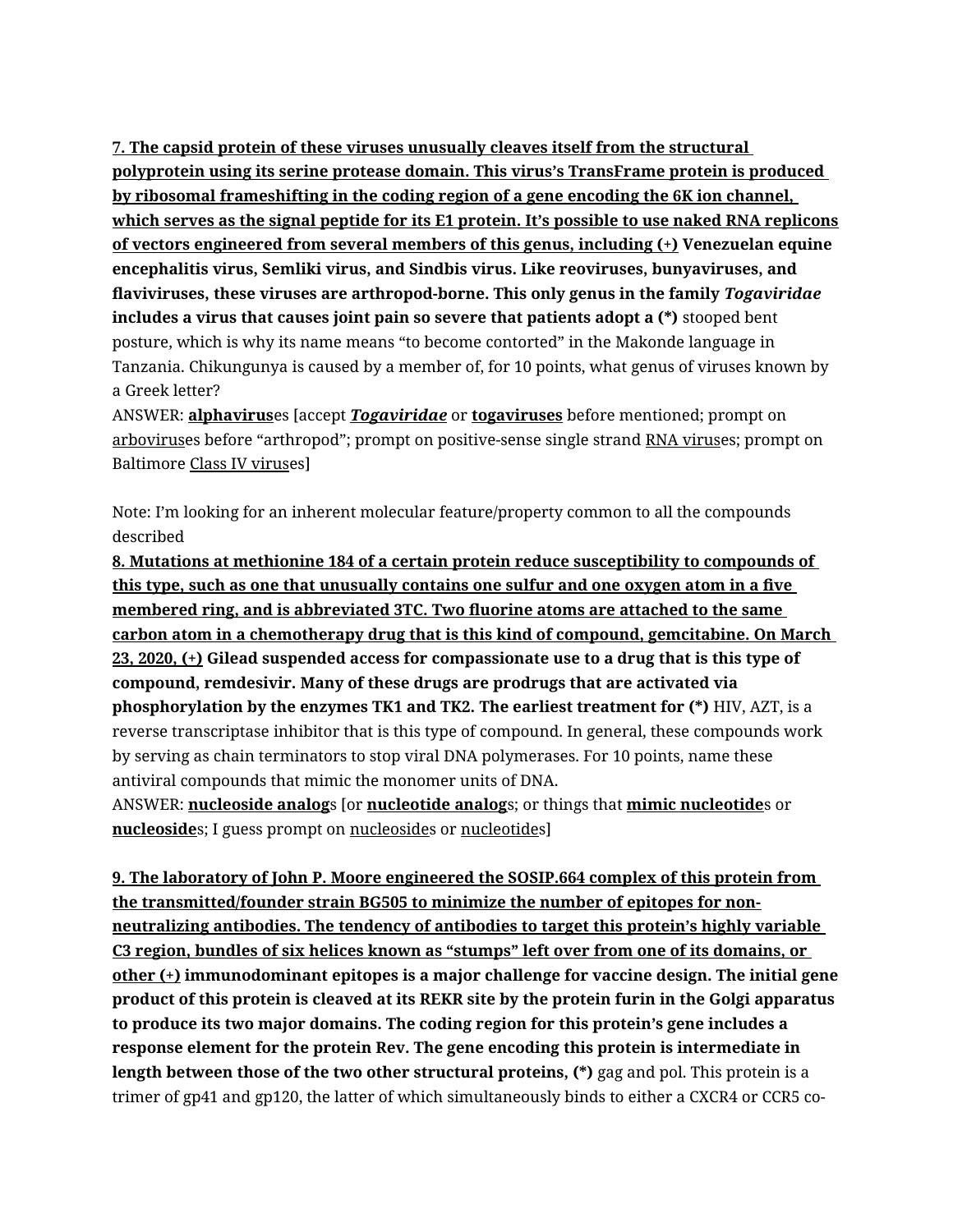receptor as well as the CD4 receptor to trigger entry. For 10 points, name this protein on the surface of HIV, which is named for the outer phospholipid layer of many viruses. ANSWER: **HIV env** [or the **envelope** protein of **HIV**; accept **gp41** or **gp120** before they are read; prompt on env or envelope with "of which virus?" before "HIV" is read, but accept them afterwards]

**10. The oxysterol receptor EBI2 mediates the movement of certain cells to these regions. The constitutive expression of CXCL13 drives the formation of these areas. After being excluded from these regions, transitional T1 cells die within 2-3 days. This region contains (+) dendritic cells that are unusually** *not* **derived from hematopoietic stem cells. The GALT includes "isolated" examples of these structures throughout the intestines, as well as more prominent ones whose "associated epithelium" is interspersed with (\*)** M cells. Centroblasts become centrocytes as they migrate from the dark zone to the light zone within these structures, whose periphery is known as the mantle zone. Effector T cells named for these structures help drive the formation of germinal centers within them. For 10 points, name these areas within the cortices of lymph nodes where B cells are activated.

ANSWER: B cell **follicle**s [or **germinal center**s before mentioned; prompt on lymph nodes]

**11. Like the gB protein of the not-at-all related herpes simplex virus, a protein encoded by this virus contains a central coiled-coil domain in its postfusion state as the archetypal class III fusion protein. The sand fly** *Lutzomyia shannoni* **transmits this virus, which in the laboratory is often recovered from plasmids by using the vaccinia virus T7 RNA polymerase system to express its N, P, and L proteins, but not its M protein. Though the (+) New Jersey strain of this virus more often causes outbreaks, the Indiana strain is better-known due to its use in the lab. The live Ebola Zaire vaccine that was approved in 2019 is a genetically engineered form of this other virus. Apart from the lyssavirus that causes rabies, this is the best known member of the family** *Rhabdoviridae***. The (\*)** G glycoprotein of this virus, which mainly infects pigs, horses, and cattle, is commonly used to pseudotype viral vectors. For 10 points, name this popular model virus which, as its name suggests, creates cavities and ulcers in the digestive tract.

ANSWER: **vesicular stomatitis** virus [or **vesicular stomatitis Indiana** virus; or Indiana **vesiculovirus**; or **VSV**; or **VSIV**]

## Note: Description acceptable

**12. This process is facilitated by a drop in pH, which triggers the unfolding of a Greek key motif, in a protein known as protective antigen. Different proteins can perform this activity in proteinaceous, cylindrical, or toroidal ways. The Φ-PVL prophage in the** *S. (+) aureus* **bacterial chromosome encodes a protein that has this activity, named for Philip Panton and Francis Valentine. Cathelicidins, defensins, and other cationic antimicrobial peptides work by performing this action. The** *S. aureus* **alpha-hemolysin and the anthrax toxin are part of a family of toxins named for the fact that they perform this action. The C9 complement**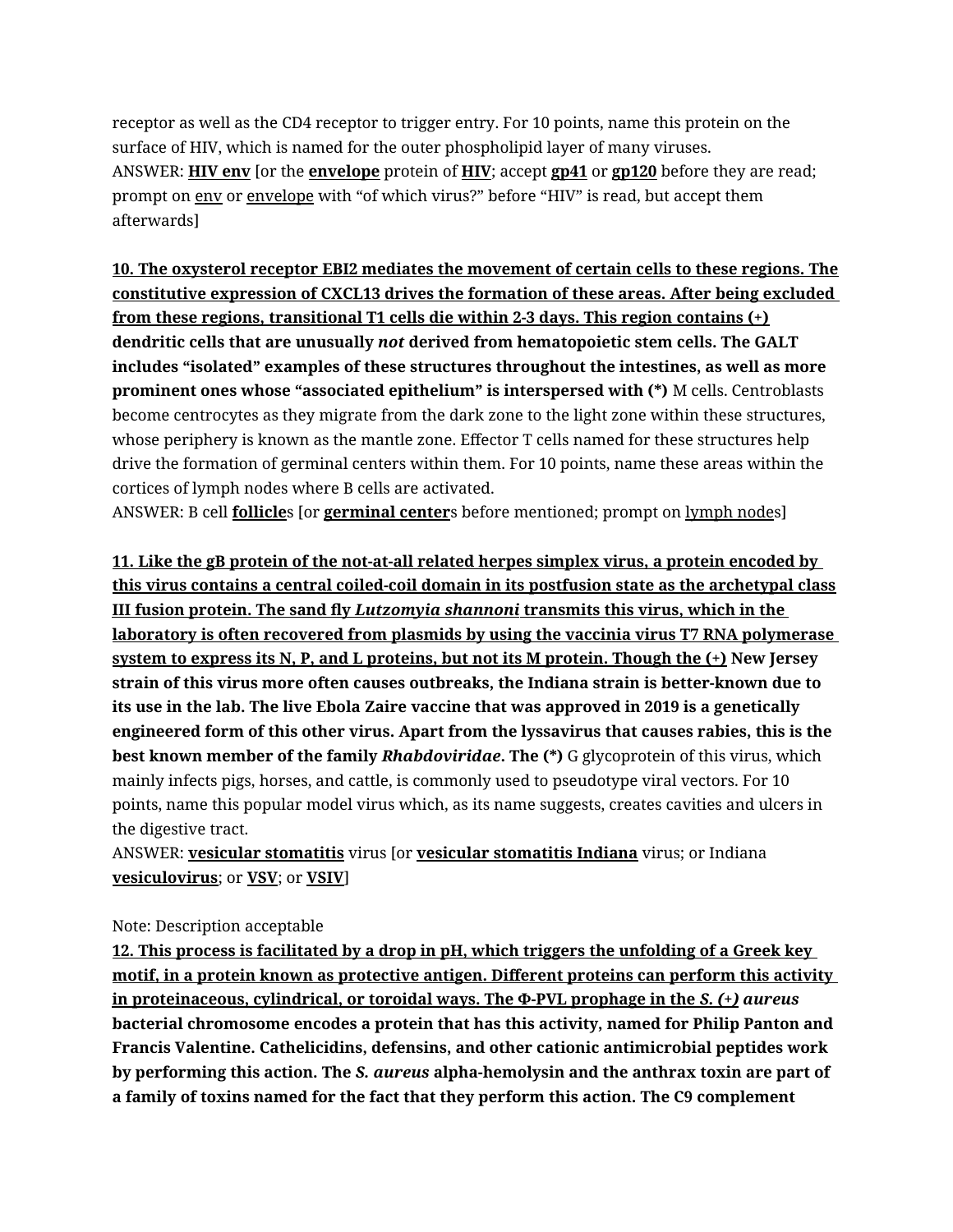**protein forms a (\*)** ring structure that performs this action as part of the membrane attack complex. The protein perforin does this action on target cells. For 10 points, describe this way by which many cells are lysed.

ANSWER: **formation of pores** [or anything suggesting that they're **making hole**s in membranes; prompt on lysis before "lysed" by asking "by what method"; prompt on answers suggesting killing cells by asking "by what method"]

**13. The lab of possible fraudster Andrea Cerutti described how intestinal bacteria trigger a form of this process by secreting the cytokine APRIL. This specific process is impaired in people who suffer an X-linked syndrome characterized by mutations in the gene encoding the CD40 ligand. This process is mediated by namesake (+) G-rich stretches of repetitive DNA located between the Jh segments and the C mu gene. The phosphorylation of STAT6 triggers a specific type of this process during the immune response to an allergen. This process results from enzymes like APE1 and UNG making single-strand breaks proximal to one another on opposite strands upstream of constant-region genes such that they're converted to (\*)** double-strand breaks, and is mediated by the enzyme AID, just like gene conversion and somatic hypermutation. For 10 points, name this mechanism by which a B cell changes which isotype of immunoglobulin it produces.

ANSWER: immunoglobulin **class switch**ing [or **isotype switch**ing; or **class switch** recombination; or **CSR**; or **isotypic commutation**]

**14. A group of F4/80+ Cd11b+ macrophages migrate away from this organ to the thymus and spleen in order to mediate a phenomenon abbreviated ACAID. An autoimmune disease that affects this organ targets proteins such as S-antigen, IRBP, and recoverin. Trauma to this organ releases sequestered antigens to surrounding tissues, activating T cells which initiate an autoimmune response, in a (+) "sympathetic" condition in which this organ is "spared." Upon injury to the epithelium of a part of this organ, released IL-1α induces apoptosis in some specialized fibroblasts here known as keratocytes. Tissue grafts do not induce rejection when placed in the anterior chamber of this immunologically privileged organ, part of which is inflamed in (\*)** uveitis. A high concentration of IgA, mucins, and lysozyme is released from the lacrimal ducts near this organ. For 10 points, name this organ that is partly inflamed in conjunctivitis, making it appear pink.

ANSWER: **eye**s [accept **cornea**; accept **retina**; accept **uvea** before "uveitis"; accept **anterior chamber** before "anterior chamber"; accept **conjunctiva** before "conjunctivitis"]

**15. The antibody-drug conjugate T-DM1 delivers the drug mertasine, which inhibits microtubule formation, specifically to these structures. NY-ESO-1 is perhaps the best known protein that's expressed both in the testes and in these structures. In these structures, a significant amount of tryptophan is (+) depleted by the enzyme IDO to produce kynurenine. Cells in these structures undergo immunoediting during the "equilibrium phase," which follows the "elimination phase" and is followed by the "escape phase." Myeloid-derived**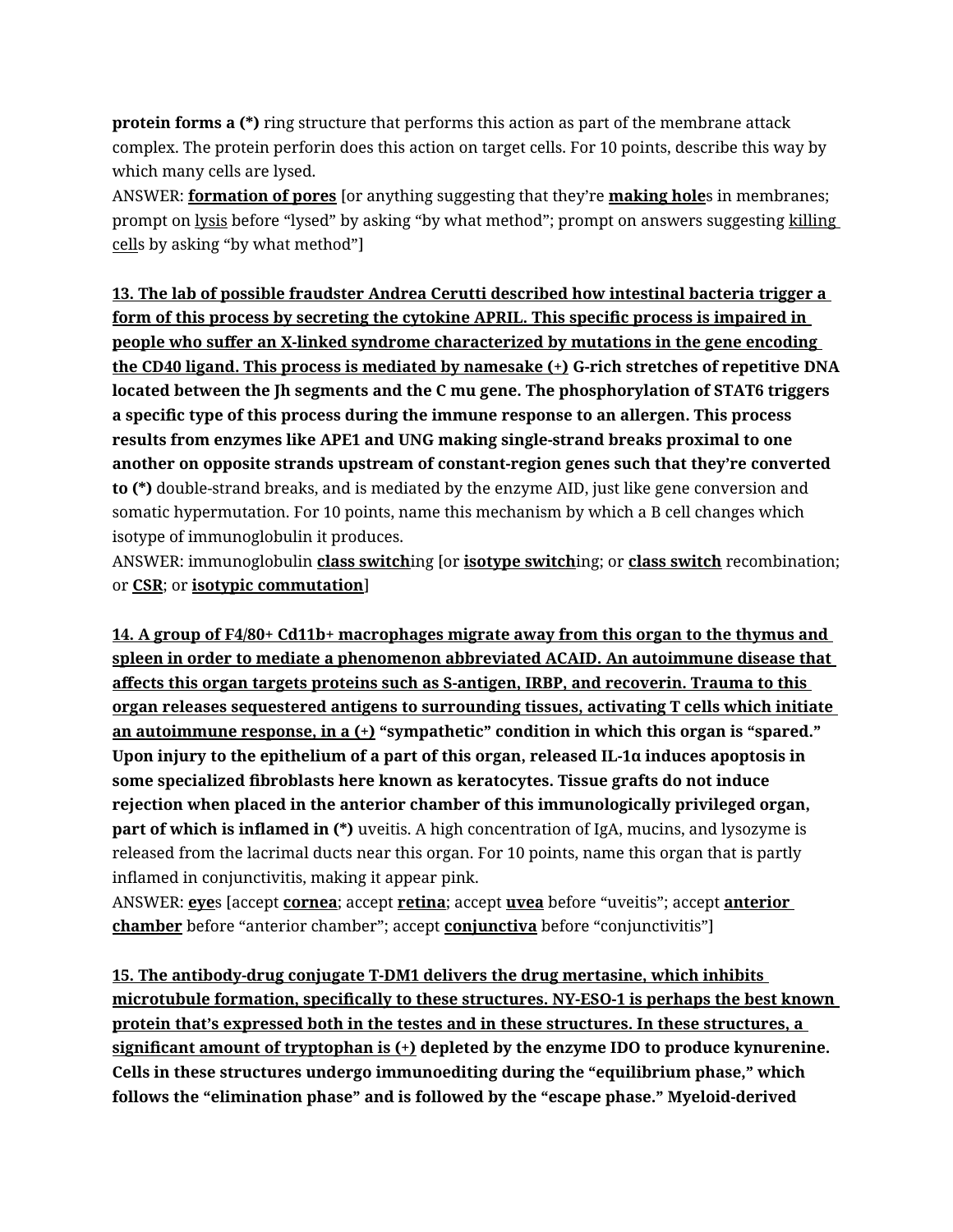**suppressor cells and (\*)** regulatory T cells contribute to the immunosuppressive microenvironment of these structures, which is enhanced by CTLA4, PD-1, and other targets of checkpoint inhibitors. CAR-T cells were designed to attack antigens in these structures. A "necrosis factor" is named after, for 10 points, what cancerous masses?

ANSWER: **tumor**s [or **neoplasm**s; or **neoplasia**; I guess accept **cancer**s before "cancerous"; prompt on breast before "testes"]

**16. This protein induces formation of syncytia in HEK293T cells even in the absence of proteases from the TMPRSS family. The antibody meplazumab was developed to disrupt potential interactions between this protein and CD147, or basigin. This protein contains an unexpected furin cleavage site in the boundary between its (+) S1 and S2 subunits. The laboratory of Floriann Krammer at Mount Sinai designed a version of this protein containing only its receptor binding domain for use in a potential ELISA to detect seroconversion. This protein has more than ten times the affinity for angiotensin converting enzyme 2 receptor than analogous proteins from (\*)** related viruses. The cryo-EM structure of this protein was published on March 13, 2020, and already has 163 citations. For 10 points, name this protein that the SARS-Cov-2 virus uses to attach to cells.

ANSWER: SARS-**CoV-2 spike** protein [or the **spike** protein from Severe acute respiratory syndrome **coronavirus 2**; accept 2019 **novel coronavirus** or 2019-**nCoV** or "the **new coronavirus**" for the virus part; prompt on spike protein by asking what virus it's from; prompt on answers that just mention "coronavirus" without specifying further; after "SARS-CoV-2" is read, just **spike** protein is needed; prompt on S protein until "S1" is read]

**17. This virus encodes the serpin cytokine response modifier A, which inhibits production of caspase 1. Cytoplasmic inclusions caused by this virus are known as Downie bodies. In 2011, the Munich area suffered an outbreak of this virus after eight people (+) bought infected pet rats. The previous year, the CDC reported that a worker in a laboratory was infected by a sample of this virus stored in the freezer, in the first case of this viral infection in the history of the U.S. After observing an occasional activity performed by farriers, a physician took (\*)** samples of this virus from a pustule on the arm of Sarah Nelmes. This virus belongs to the same genus as the other famous viruses vaccinia and variola. Edward Jenner created a vaccine for smallpox using, for 10 points, what similar virus that is transferred to humans through contact with infected udders? ANSWER: **cowpox**

18. **The proto-oncogene SKI, short for Sloan Kettering Institute, represses transcription of genes mediated at the most upstream level by this protein. Production of this protein by epithelial cells induces some circulating T cells to express the heterodimeric integrin αEβ7, converting them into tissue resident memory T cells. After this protein is synthesized, its long N terminal (+) prodomain is cleaved to form the latency associated peptide, which forms a complex with this protein and LTBP to tether it to the extracellular matrix. In the**